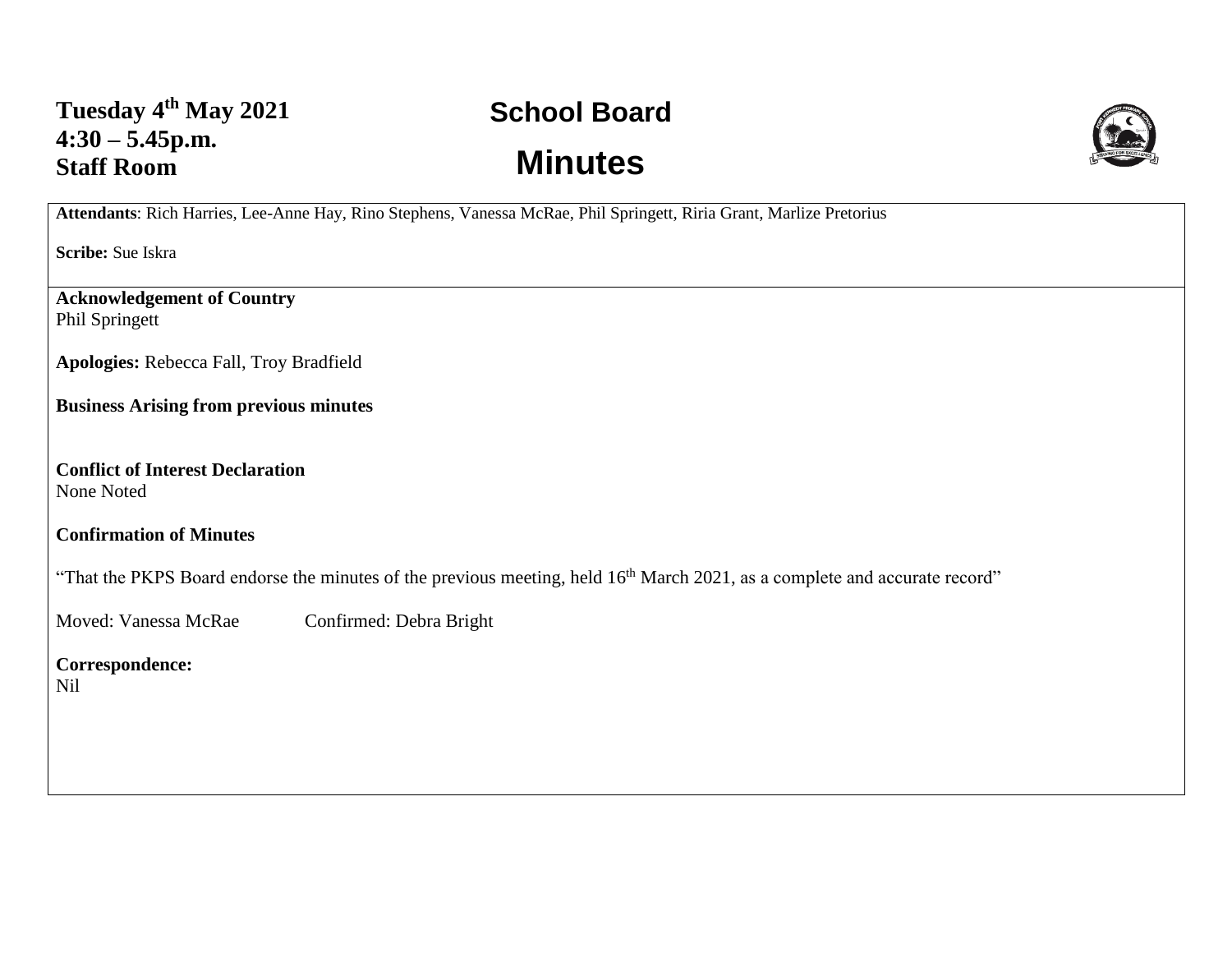| Item                 | Presenter | <b>Summary of Discussion</b>                                          | Actions |
|----------------------|-----------|-----------------------------------------------------------------------|---------|
| 1. Principals Report | Phil      | <b>STAFFING</b>                                                       |         |
|                      |           | Phil will be taking LSL for the remainder of Term 2, commencing       |         |
|                      |           | week 6                                                                |         |
|                      |           | Nathan will fill Principals role                                      |         |
|                      |           | Rebecca Fall and Marie Scott with fill DP positon                     |         |
|                      |           | Rebecca Falls class will be backfilled                                |         |
|                      |           | Karen Bowes will stay for the remainder of Term 2, then take 12       |         |
|                      |           | months Maternity leave commencing Term 3.                             |         |
|                      |           | Michelle Morris will commence 12 months Maternity leave Week          |         |
|                      |           | 7 this term, her position is currently being advertised, fixed term   |         |
|                      |           | position.                                                             |         |
|                      |           | SNEA pool currently being advertised.                                 |         |
|                      |           | Next Board Meeting Nathan will take Phil's place.                     |         |
|                      |           | <b>COVID</b>                                                          |         |
|                      |           | Camp went ahead, great facilities and activities                      |         |
|                      |           | Ongoing masks                                                         |         |
|                      |           | Assembly cancelled last week, Week 6 Assembly to go ahead at          |         |
|                      |           | this stage                                                            |         |
|                      |           |                                                                       |         |
|                      |           | <b>Student Progress Meetings</b>                                      |         |
|                      |           | School will close 12.40pm                                             |         |
|                      |           | First meetings start 1pm, last meeting 4.40pm<br>10 minute time slots |         |
|                      |           | All in undercover area                                                |         |
|                      |           | Central timer                                                         |         |
|                      |           | Using online booking system $-$ TryBooking                            |         |
|                      |           | Have confirmed OSH Club will be open for the afternoon                |         |
|                      |           | Parent event only – if parents have to bring kids, supervision will   |         |
|                      |           | be provided for the duration of individual meetings                   |         |
|                      |           |                                                                       |         |
|                      |           | Parent survey - has been sent out, closes today, was 30 responses     |         |
|                      |           | last week. Last year there was 50.                                    |         |
|                      |           | Criminal Activity                                                     |         |
|                      |           | Seems to be less during the day                                       |         |
|                      |           | Police have done some drive by patrols                                |         |
|                      |           |                                                                       |         |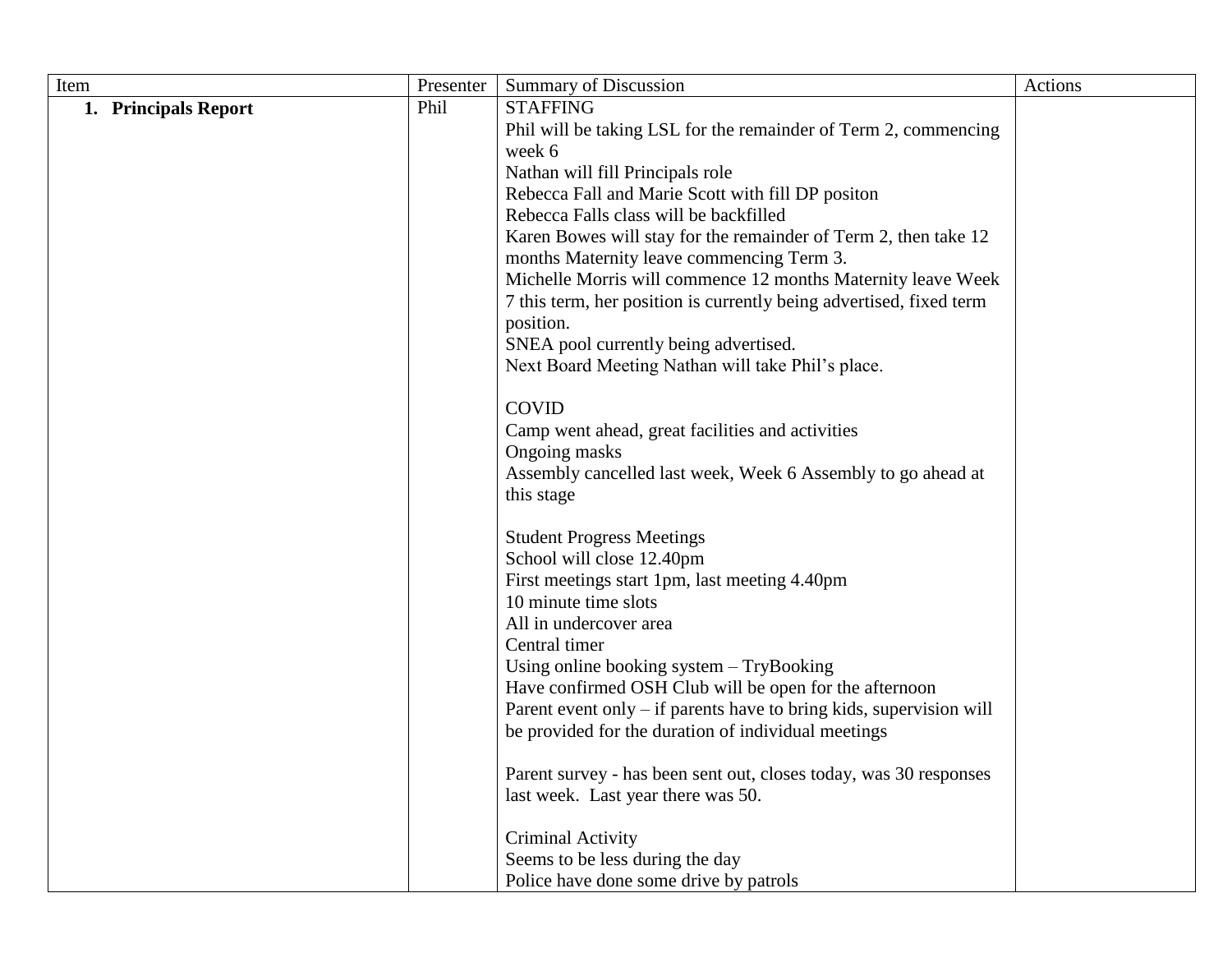|                                    |      | Principals in the area said they have experienced break-in as well |  |
|------------------------------------|------|--------------------------------------------------------------------|--|
|                                    |      | on weekend                                                         |  |
|                                    |      | Kindy Room was broken into on the weekend.                         |  |
|                                    |      |                                                                    |  |
|                                    |      | Curtin Uni Internship - Explicit Teaching                          |  |
|                                    |      |                                                                    |  |
|                                    |      | Delegates from Curtin where out last Thursday                      |  |
|                                    |      | They sat in classrooms to observe                                  |  |
|                                    |      | Phil, Rebecca and delegates debriefed                              |  |
|                                    |      |                                                                    |  |
| 2. Business Arising from Previous  | Phil | <b>Code of Conduct (Absent members)</b>                            |  |
| minutes                            |      | Signed by those not at last meeting                                |  |
|                                    |      | Phil to make sure Riria and Marlize sign                           |  |
|                                    |      |                                                                    |  |
|                                    | Phil | <b>Board Self-Assessment</b>                                       |  |
|                                    |      | Questions $6$ – could use more questions to clarify                |  |
|                                    |      | Break it down                                                      |  |
|                                    |      |                                                                    |  |
|                                    |      | Relevancy                                                          |  |
|                                    | Sue  | <b>Voluntary Contributions</b>                                     |  |
|                                    |      |                                                                    |  |
|                                    |      | Updated spreadsheet presented.                                     |  |
|                                    |      | Minimal difference in parts of voluntary contributions paid over   |  |
|                                    |      | others. Significant increase in payment of Voluntary               |  |
|                                    |      | Contributions overall.                                             |  |
|                                    |      | Collection Rates as at end of April                                |  |
|                                    |      | Kindergarten 34.5%                                                 |  |
|                                    |      | PrePrimary<br>27.24%                                               |  |
|                                    |      |                                                                    |  |
|                                    |      | Primary<br>22.26                                                   |  |
| 3. Funding Agreement               | Phil | Presented by Phil                                                  |  |
|                                    |      | Signed by Board                                                    |  |
|                                    |      |                                                                    |  |
|                                    |      |                                                                    |  |
| 4. Change of Date for Next Meeting | Rich | Reschedule to Wednesday 9th June 4.30pm                            |  |
|                                    |      | Nathan to present in Phil's absence                                |  |
|                                    |      |                                                                    |  |
| <b>Next Meeting</b>                |      | Wednesday 9 <sup>th</sup> June 2021                                |  |
|                                    |      |                                                                    |  |